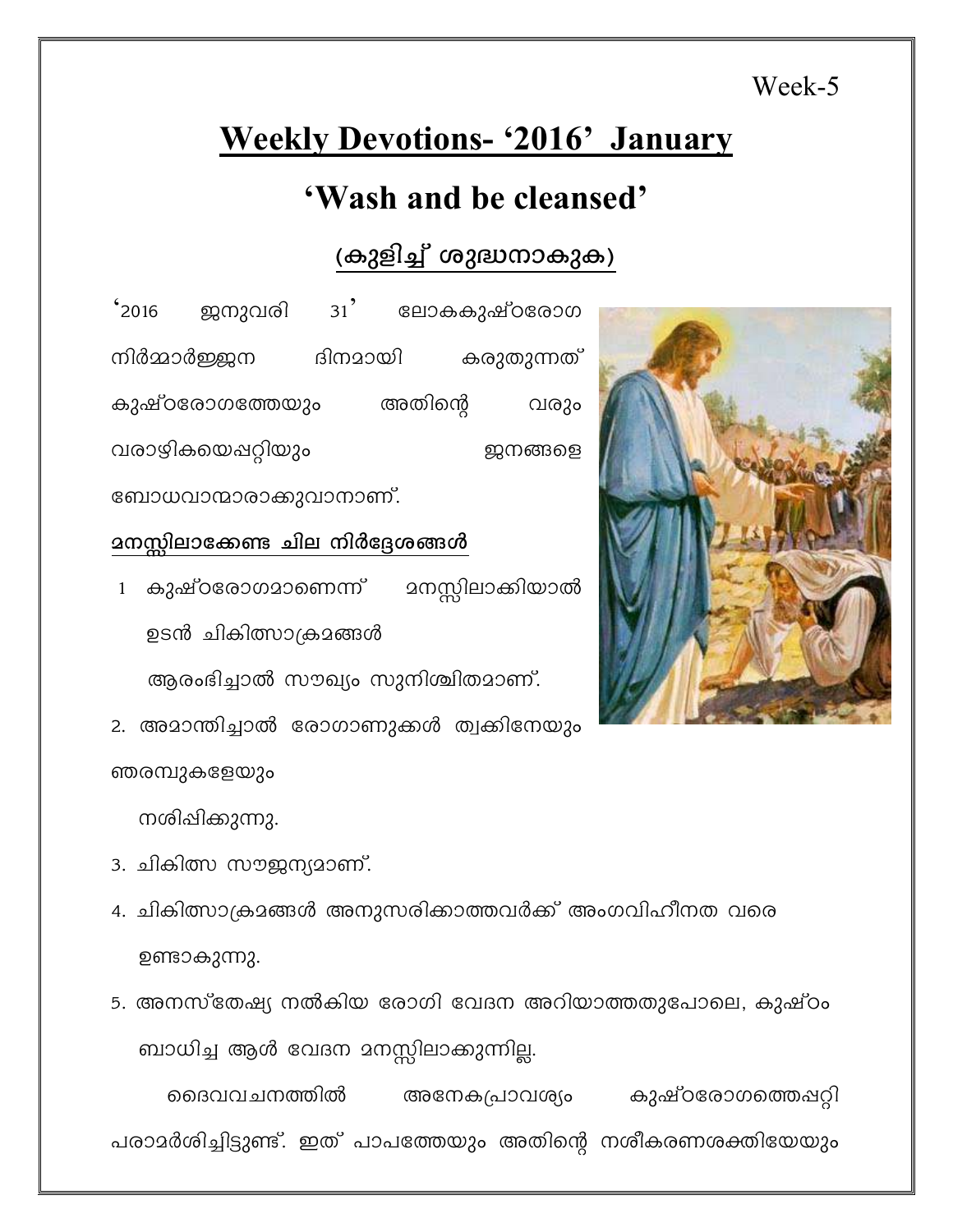പറ്റി കാണിക്കുവാനാണ്. മുകളിൽ പറഞ്ഞ 'അഞ്ച്' നിർദ്ദേശങ്ങളെ പാപമാകുന്ന കുഷ്ഠരോഗം ബാധിച്ചവരുടെ ജീവിതത്തിൽ എങ്ങനെ പ്രാവർത്തികമാക്കാം എന്ന് ചിന്തിക്കാം. പാപരോഗം ബാധിച്ചു എന്ന് കണ്ടെത്തിയാൽ ഉടൻ ചികിത്സ ആരംഭിക്കുന്നത് നല്ലതാണ്. മുടിയനായ പുത്രന്' സുബോധം വന്നപ്പോൾ തന്നെ അവൻ എഴുന്നേറ്റ് അഷന്റെ അടുക്കലേക്ക് പോയി. (ലൂക്കോ:15:17-22). അവൻ അപ്പന്റെ അടുക്കലെത്തി പാപം ഏറ്റു പറഞ്ഞപ്പോൾ അവന് വിടുതൽ ലഭിച്ചു. പാപരോഗത്തിൽ നിന്ന് സ്വതന്ത്രനായി.

എന്നാൽ നയമാൻ തന്റെ കുഷ്ഠത്തെ മറച്ചുവച്ചപ്പോൾ രോഗം കഠിനമായി. സ്വന്തം വീട്ടിലെ അടിമയുടെ വാക്ക് കേട്ട് പ്രവാചകന്റെ അടുക്കലെത്തി, അനേക സമ്മാനങ്ങളുമായി. എന്നാൽ പ്രവാചകന്റെ അനുസരിച്ചാലെ വിടുതൽ നിർദ്ദേശം ഉള്ളൂ എന്നും, അത് സൗജന്യമാണെന്നും നയമാന് ദൈവം മനസ്സിലാക്കികൊടുത്തു. പാപം ചെല്ലാതിരുന്നാലും, വൈത്തിന്റെ കരുതി കഠിനമെന്ന് അടുക്കൽ അനുസരണക്കേട് കാണിച്ചാലും ആപത്താണ്. കുഞ്ഞാടിന്റെ രക്തത്താൽ കഴുകി ശുദ്ധി പ്രാപിക്കുക. പാപമാകുന്ന കുഷ്ഠം നശിപ്പിച്ച ചിലരെ പഴയനിയമത്തിൽ കാണാം.

1. നിഗളം മൂലം ഉസ്റ്റിയാവ് (2ദിന:26:19) 2. അസൂയമൂലം മിർയ്യാം (സംഖ്യ:12:1-10) 3. ധനമോഹം മൂലം ഗേഹസി (2 രാജ:5:20-27) പുതിയനിയമത്തിൽ തന്റെ അടുക്കൽ വന്ന പത്ത് കുഷ്ഠരോഗികളോട് അന്നത്തെ ആചാരമനുസരിച്ച് പുരോഹിതന്റെ അടുക്കൽ

**ARE YOU** WALKING WITH THE CROWD OF NINE OR WITH THE ONE FALLEN AT HIS FEET? LUKE 17:11-19

GRAEL SILLER LIFER